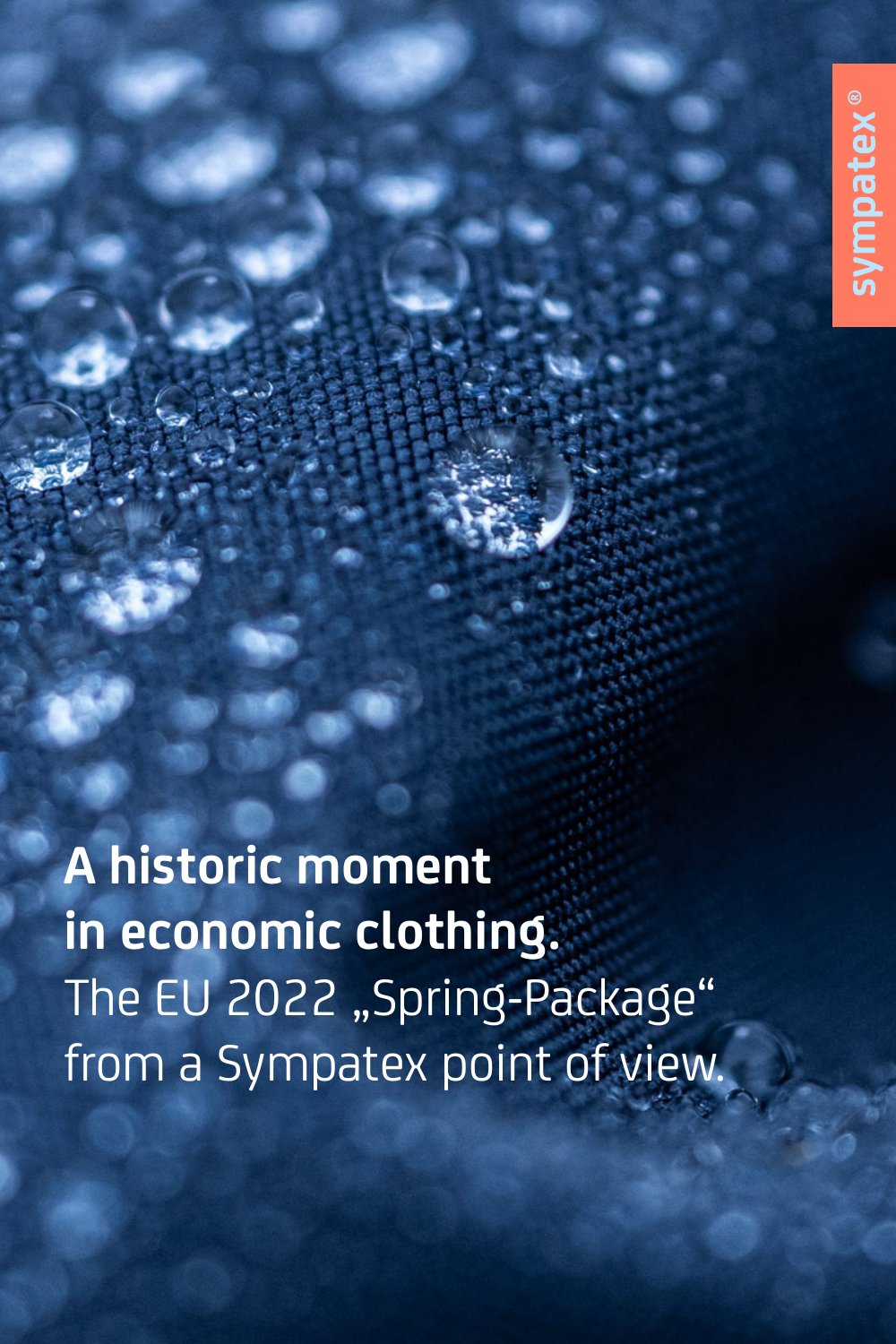# **The EU initiatives**

Published on 30th march 2022

## **A historic moment in economic history**

The EU 2022 "Spring-Package" contains three major initiatives

- Sustainable Product Initiative (SPI) with a textile focus
- Initiative on empowering consumers
- Textile Strategy

Above all, the EU Textile Strategy announces firm measures against "fast fashion" and declares support for circular business models.

## **The EU Textile Strategy Vision for 2030**

- EU textile products are long-lived and recyclable, affordable, to a great extent made of recycled fibres, free of hazardous substances and produced in respect of social rights and the environment.
- 
- Fast fashion is "out of fashion", and economically profitable re-use and repair services are widely available.
- Producers take responsibility for their products along the value chain, including when they become waste.
- The circular textiles ecosystem is thriving, driven by sufficient capacities for innovative fibre-to-fibre recycling, while the incineration and landfilling of textiles is reduced to the minimum.

## **Planned measures by the EU**

## **Eco-design regulation**

• Binding product-specific ecodesign to increase textiles' performance in terms of durability, reusability, reparability, fiber-to-fiber recyclability and mandatory recycled fiber content, to minimize and track the presence of substances of concern.

## **Other policy initiatives**

- Mandatory criteria for green public procurement, the scope of which will be defined following an impact assessment.
- The Safe & Sustainable by Design criteria for chemicals and materials will help the Commission to support industry to substitute or minimize the substances of concern in textile products.

## **Further regulations**

- Binding design requirements to be introduced under the Ecodesign Regulation to address the unintentional release of microplastics in the environment.
- Harmonised EU extended producer responsibility rules for textiles as part of the Waste Framework Directive revision in 2023.

## **Information measures**

- Digital Product Passport.
- A commercial guarantee of durability as well as information relevant to repair, including a reparability score, at the point of sale.
- General only allowed if underpinned by recognised excellence in environmental performance.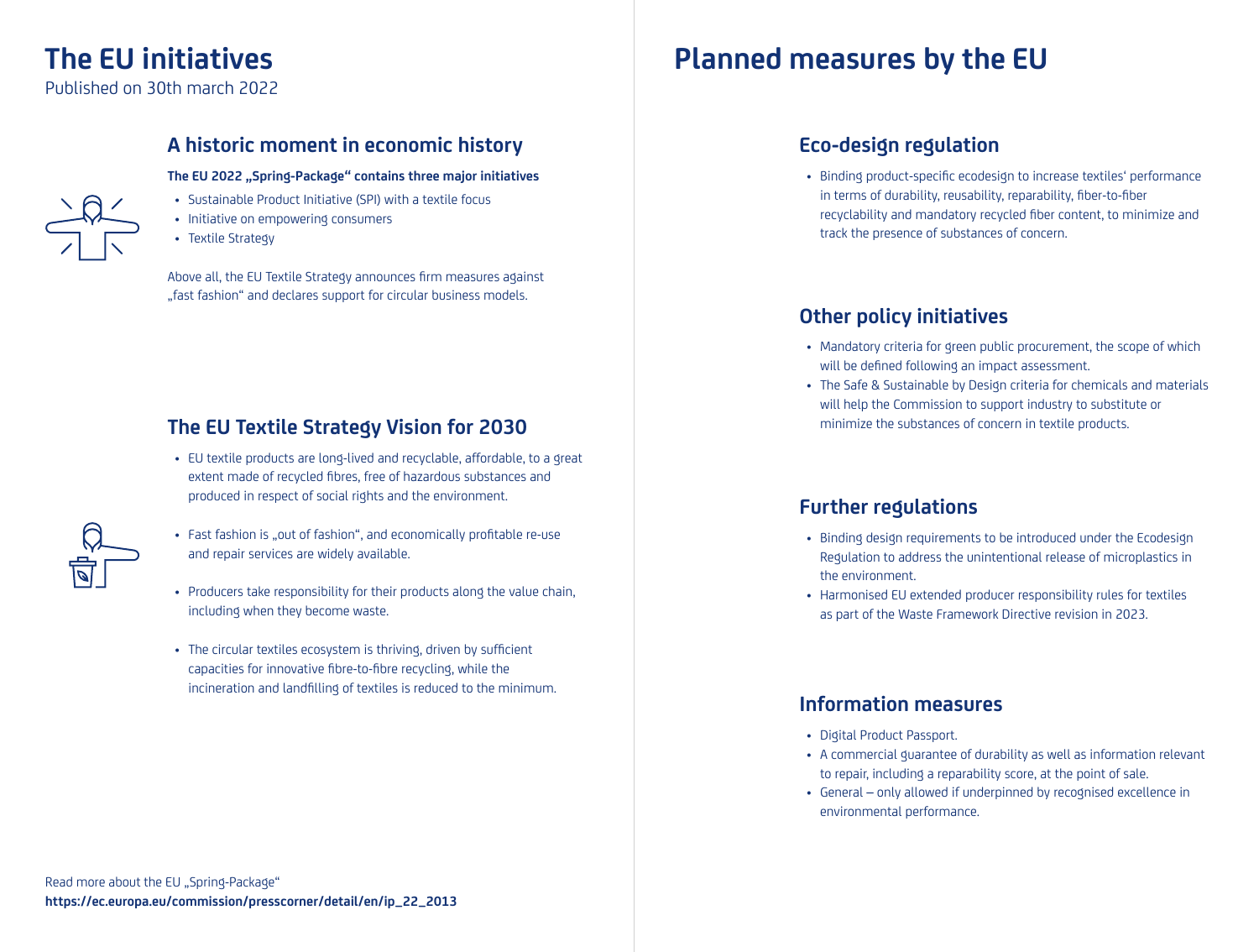# **The Sympatex vision**

Commitment since 2017

#### **Manufacture**

In the production of their products, our brand partners try to keep their water and energy consumption as low as possible and recycle all waste materials and residues into reusable granules.

#### **Eco Design**

Our Brand Partners design minimalist products from mono-material. The timeless design extends the useful life and the mono-material simplifies the recycling of the product, because it can be done without separating the individual components.

#### **Re>Laminate**

We manufacture our membrane and laminates from polyether ester. This not only helps us save water and CO2 emissions, but as a monomaterial it also enables easy recycling. We offset all emissions that we cannot avoid during production through carefully selected projects.

#### **Re>Cycle**

We process used monomaterials into polyester granules as raw material for our membrane. By 2030, we want to use only recycled material to manufacture our membrane.



#### **Perform**

Our membrane protects you during your outdoor adventures. It is durable, just like the products of our brand partners as a whole. So you can enjoy your clothing for a long time and be active outdoors in any weather.

#### **Re>Use**

Our membrane is developed so that it does not lose its function even after a long time and after repeated washing. So the products can be easily reused, further extending their useful life.

#### **Re>Furbish**

Our partners are committed to ensuring that products can be easily repaired or reprocessed into other products. They should be used for as long as possible and thus slow down the consumption of new products.

#### **Re>Collect**

After their use, the products are collected via our partners so that the valuable material can be reused. This can easily be done via already existing systems and processes.